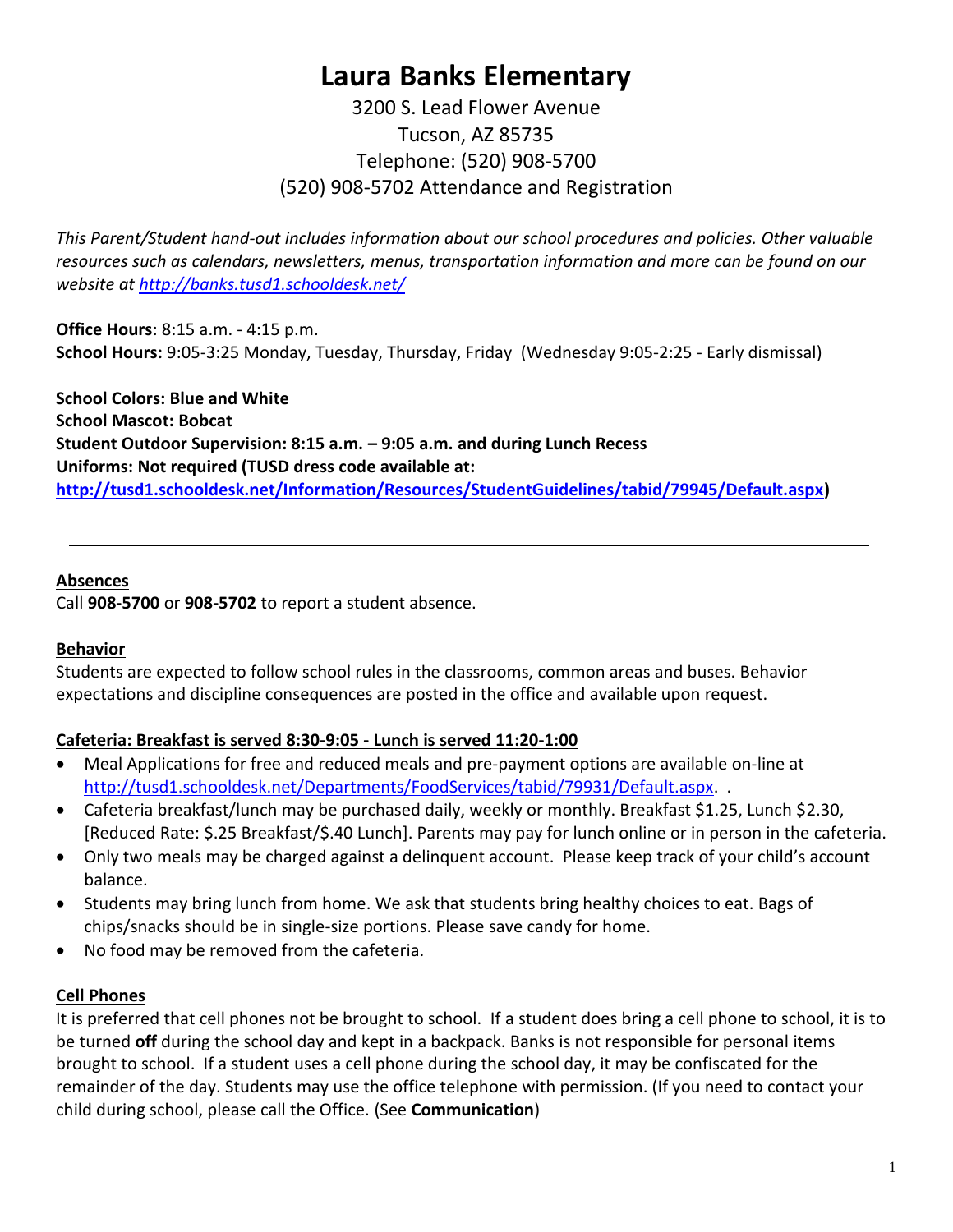#### **Communication for Parents**

Parents may be contacted via telephone, email, or Parent Link. School information and news will be sent home via newsletters and posted in the front of the school at the 'Parent Place', on our website and on Facebook.

#### **Communication for Students**

At 9:15 a.m. the Pledge of Allegiance, Banks School Pledge, menu choices, and any other news is announced school-wide via intercom.

We understand that sometimes parents need to get in touch with their children during the day**. All messages must be called into the office before 3:00 p.m. (2:00 p.m. on Wednesdays)**. The office staff calls classrooms once a day at 3:00 p.m. to relay messages (2:00 p.m. on Wednesdays).

#### **Community Time**

Each Friday morning, we celebrate together as Bobcats. We honor birthdays, ROAR Students and sometimes host special guests. This gathering is invaluable to bond us as a community. Please feel free to join us any Friday at 9:30 a.m. in the cafeteria.

#### **Dismissal**

- Students will clean up work areas, gather homework, backpacks
- Students will walk to parent pick-up area outside wait for staff to hand them off to parent.
- Students will follow safety rules and never run between cars to get to their parents' vehicle.
- Students will walk with their teachers to the bus bay if they ride the bus.
- Students will stay safe on the bus: sit at all times, keep their hands and feet to themselves, use appropriate voices and follow the bus driver's directions. Student may never change bus stops without prior approval.

If a student needs to leave before dismissal a parent/guardian must sign out child in the office. Parents are asked to call ahead at 908-5700, and we can have student ready and waiting in the office. *Students will not be dismissed during the last 25 minutes of school***.** (Please limit taking students out of school early. Set up appointments for before or after school or Wednesday afternoons. Every minute in the classroom is important.)

#### **Dress Code**

Banks Elementary does not require uniforms. Student attire and grooming must permit the student to participate in learning without posing a risk to the health or safety of any student or school district personnel. Clothing promoting tobacco, alcohol, inappropriate language or pictures is not permitted.

- Students must wear clothing including both a shirt with pants or skirt, or the equivalent (for example dresses, leggings, or shorts) and shoes.
	- Hats and other head coverings are not permitted in school building. Hats and sunglasses may be worn while outside for protection from the sun.
	- Dark glasses may not be worn inside buildings unless a documented health problem exists.
- Clothing must cover the chest and torso, and must cover buttocks while standing and sitting. Clothing must cover undergarments. Clothing must not be see-through. "Spaghetti" straps are not allowed.
- Clothing must be suitable for all scheduled classroom activities, including physical education.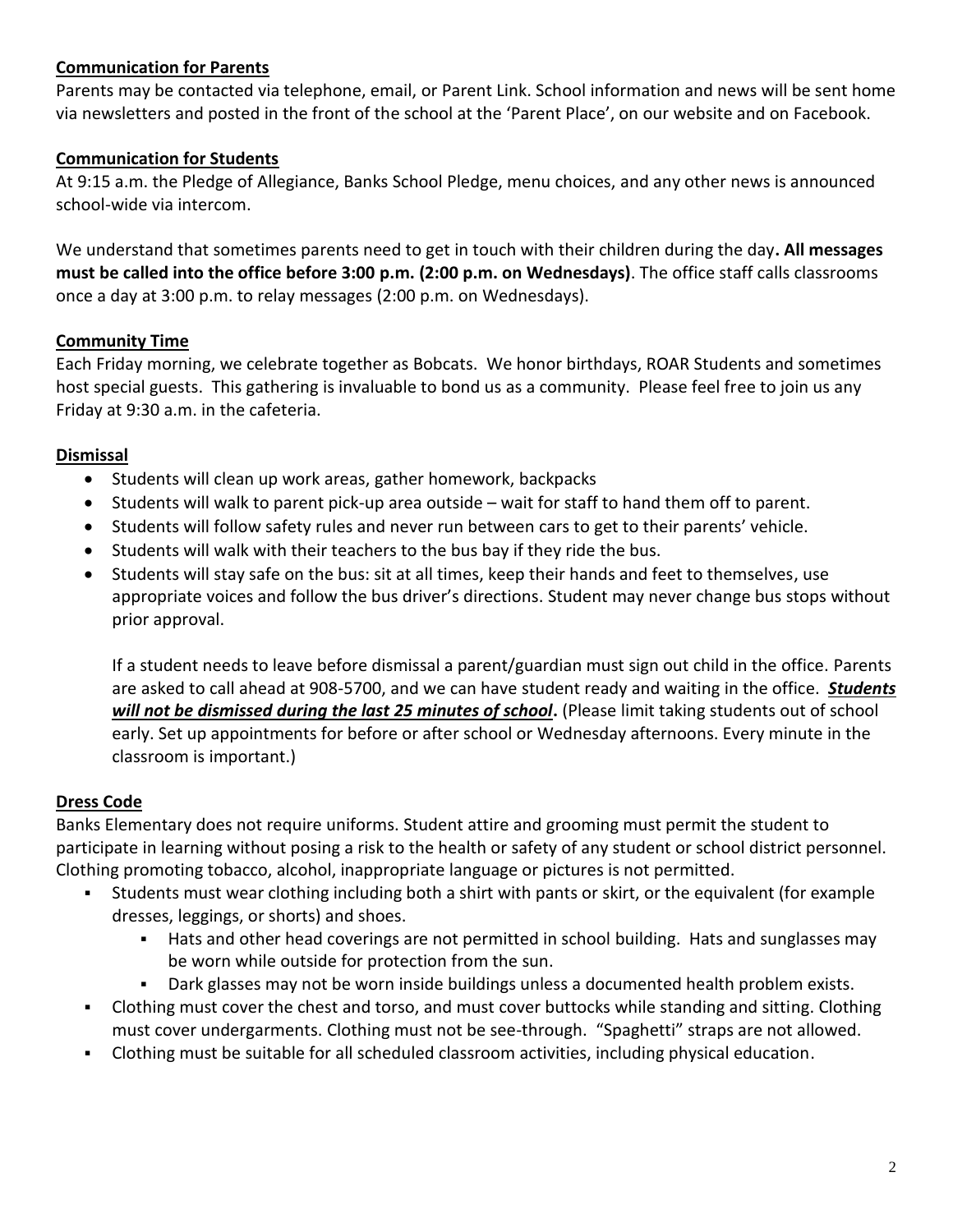# **Safety**

All entrances and exits are kept closed and locked at all times with the exception of the front main entrance. The cafeteria-playground entrance is kept unlocked during outdoor supervised play (before school & during lunch). All exterior doors remain closed at all times. Ring front door bell for service / admittance.

# **Transportation – 225-4800**

# **Private Vehicle**

# *Please do not park cars in front of the school by the flagpole. That area is only designated for BUS pick up*

*and drop off only.* Students transported by private vehicle are to be dropped off at the first horseshoe driveway (east end of school) by the playground gate from 8:15-9:05. Students must proceed to the cafeteria if eating breakfast. Students are not allowed in hallways or classrooms before school. All students must remain in supervised areas on the school playground or cafeteria. Students are expected to:

- Stay outside on the playground or in the cafeteria. Line up outside in their designated areas when the first bell rings.
- Use the cafeteria bathrooms when in the cafeteria or on the playground.
- Enter through the cafeteria if they need to see the nurse or office staff before school.
- Ask an adult when they need assistance or to report danger or violence.

### **School Bus**

- Students qualify for bus transportation if the family lives at least 1.5 miles away from school and are located within our attendance boundaries. Any request for TUSD bus stop changes must be approved by TUSD Transportation. Students must ride the bus they are assigned to.
- Students must use safe behaviors on the school bus.
- Bused students are unloaded outside the cafeteria where they proceed to the breakfast line or to the playground. Students who miss the bus need to return home to inform parents and call the school office or transportation at 225-4800.

### **Walking/Biking**

- Walkers and bicyclists enter at the cafeteria to either eat breakfast or to go outside to the playground.
- Students always use the crosswalks when walking to school or in the parking lot.

# **Student Recognition**

- R.O.A.R. (Respect of All Rules) Students of the Week are honored every week at Community Time.
- Student of the Month is earned monthly and recognized every other month at a morning or afternoon assembly.
- Quarterly Awards are earned for character traits and given out at the end of each quarter.
- Perfect Attendance certificates are given out during the Quarterly Awards ceremony.

### **Tardy Students**

If a student is tardy (arrives at school after 9:15) the parent / guardian must walk student into school and sign them in at the office.

# **Visitors / Volunteers**

All guests are required to enter through the front door and sign in at the front office. Parent volunteers must fill out a volunteer form to be kept on file in the office.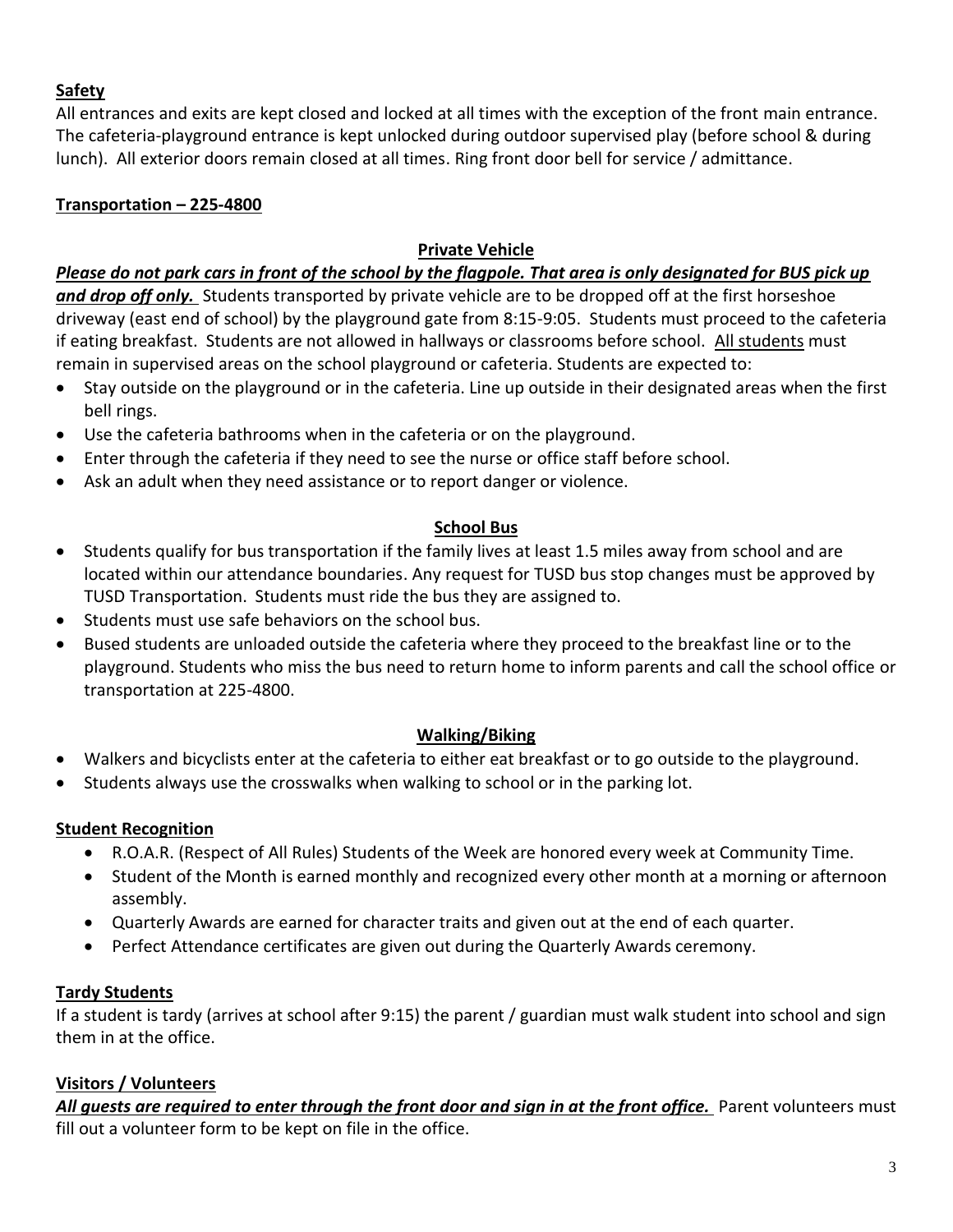# **BANKS ELEMENTARY SCHOOL**

# **EXPECTIONS / BEHAVIOR / DISCIPLINE**

# **Student Expectations - During School Hours**

- Come to school on time and be ready to learn. Do personal best on all work.
- Take responsibility for school work, behavior and learning. Turn in homework in a timely manner.
- Leave all cell phones, electronic games, toys at home.
- Follow the school guidelines, procedures and rules.
- Respect one another and the staff. Keep hands and feet to themselves at all times.
- Walk and use an indoor voice inside the building at all times.
- Never leave classroom or building without permission.
- Respect school property. Never touch computer wires and connections.
- Leave all writing items (pencils, markers, crayons etc.) in the classroom when excused from classroom for whatever purpose (i.e. use of bathroom, library, nurse etc.)
- Use hall passes when out of the classroom.
- Refrain from eating or drinking in the hallways, restrooms, library, classrooms, computer lab and PODS. Food must be consumed in the cafeteria. No food may be taken from the cafeteria.
- Stay in supervised areas.
- Use only the student bathroom that their classroom is assigned to during class time. Stay healthy by using good hygiene practices in the bathroom. Wash hands. Only use the bathroom for its intended purpose.
- Keep Banks clean by throwing all paper and trash in trash containers.

### **Parent and Family Expectations**

*At Banks, we believe that Parents are our students' first and best teachers. We offer the following expectations to help provide the best school experience possible.*

- **All Banks Families**:
	- $\triangleright$  Sign in at the school office when visiting or volunteering.
	- Keep Banks informed about changes in information that are essential to home/school communications. Call 908-5700 to report address or phone number changes. Advise the school office of any legal custody issues or legal restraints.
	- Send children to school, on time, every day unless illness or another emergency occurs. Our attendance goal is 95% or better. School is the foundation of your student's future success.
	- Respect the Banks school procedures and trust in our commitment to your children.
	- Communicate with the school office or with teachers early and often to express needs, concerns and ideas.
	- Speak with the school office or the classroom teacher when there is an issue with a student other than their own. **Parents are not allowed to approach any children other than their own regarding discipline matters. We recognize the sensitivity of this matter and insist the Principal or Principal Designee handle children and parents on all discipline issues.**
	- Volunteer for school functions. All custodial parent / guardian volunteers must fill out a volunteer form which will be kept in the office along with a valid picture I.D. Join and participate in PTO. Get involved in the School Site Council. Stay informed by reading school and classroom communications.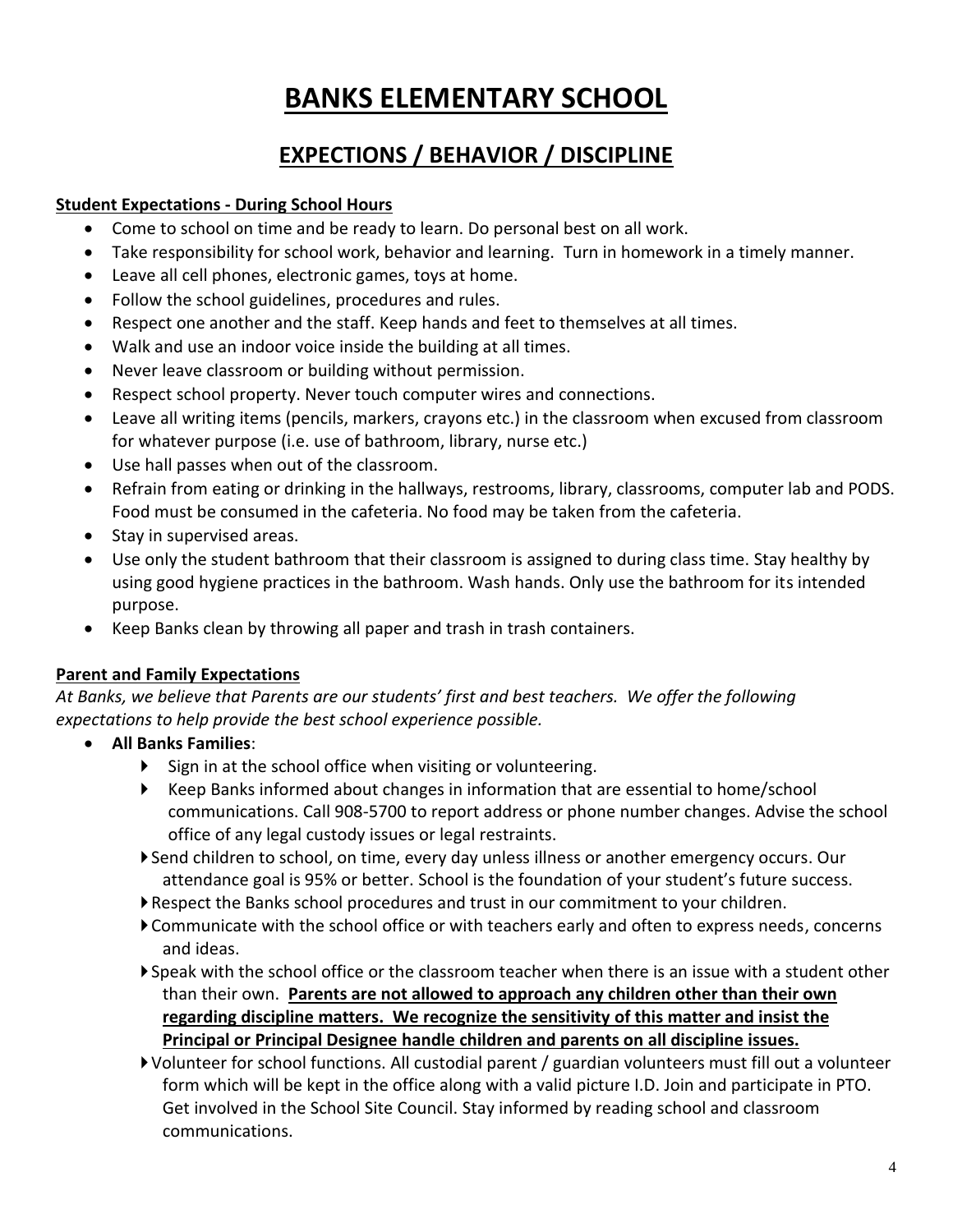- Provide their children the best chance for a great day of learning with a good night's sleep, a healthy diet, good hygiene and are mindful of how a great home life enriches every other aspect of life's tasks and opportunities.
- Support their children with school work by setting aside some quiet time for homework and daily reading; an organized place that students can call their own for homework and projects.
- Read with children at least twenty minutes every day. Find areas and topics that excite your children so that learning is the most natural thing that they do each day.

#### **Discipline Plan**

*At Banks, we follow PBIS (Positive Behavior Intervention Systems) with students and each other. It means that we reinforce positive behaviors first; model the behaviors we respect; and care enough about our students' current and future lives to correct behaviors that are inappropriate for a peaceful, productive school environment. All expectations for students are established with helping students prepare for their futures. We are committed to use Restorative Practices as a way to assist students no matter what side of a situation they may find themselves.*

- Banks School Staff follows the TUSD "Students Rights & Responsibilities Guidelines and Consequences" if an infraction occurs. Student behavior records are kept electronically in the TUSD information system.
- Banks honors the PBIS model referenced throughout this document. We hope to prevent and lessen negative behaviors by building strong personal relationships and reinforcing positive behaviors.
- Calls to the school office regarding discipline matters are to be referred to the Principal or the Principal Designee. If an issue is related to a teacher or classroom matter, expect to be referred to the teacher. We believe that solutions are best found when dealt with as close to the problem as possible. All Banks staff will respond to parent communication in an expeditious manner.
- Banks staff will contact parents for assistance and consultation when dealing with issues that hinder learning and safety.
- The health office will immediately advise the Principal or the Principal Designee when students are physically hurt by other students.
- Parents of student will be contacted when their child has been physically hurt or when they have hurt others.
- Banks school staff reports to the principal or the Principal Designee all acts of violence.
- Banks school staff reports to teachers the students' misbehaviors in the playground, common areas or bathrooms.

### **Consequences for Student Irresponsible Behavior**

Consequences for student irresponsible behavior will be real, responsible, related, reasonable, and respectful. Because every child and every circumstance is unique, we seek unique solutions when things do not go well. Some examples follow:

- $\circ$  Students arriving late are marked tardy on their progress reports. More importantly, they miss out on valuable learning time.
- $\circ$  Students that do not complete their work may have to complete it during free choice time or recess.
- $\circ$  Students that are inappropriate to others are removed from the area. If the action is on the playground they forfeit the use of playground for a specified time. Students that misuse the bathroom forfeit the use of the students' bathrooms and are escorted to the nurse's bathroom.
- o Pushing in line may result in going to the rear of the line, etc.
- o Students that throw food in the cafeteria may have to stay in and help clean the cafeteria.